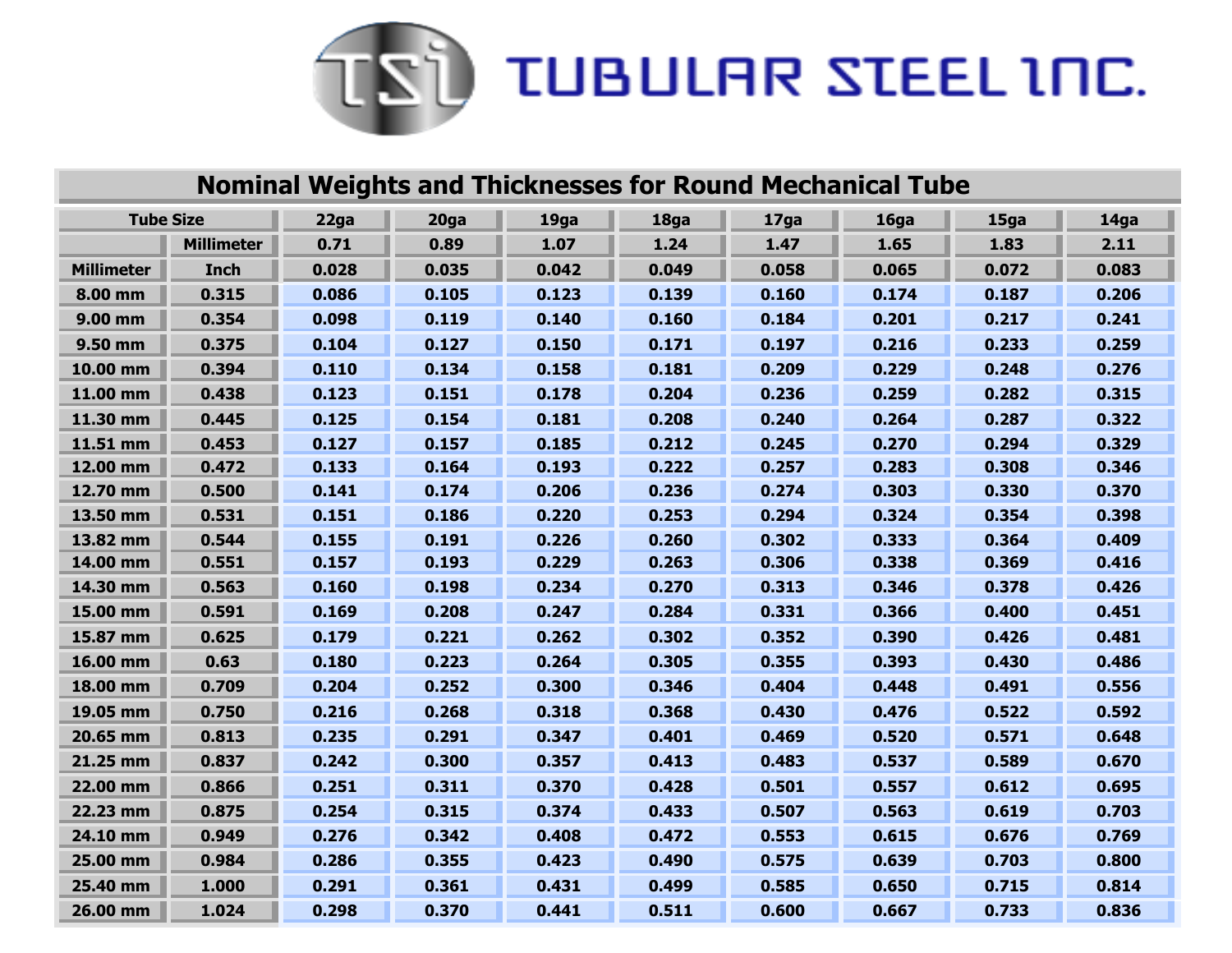

|                    |                      | Nominal Weights and Thicknesses for Square, Rectangular, and Oval Mechanical Tube |       |                  |       |                  |       |                   |                  |       |       |       |
|--------------------|----------------------|-----------------------------------------------------------------------------------|-------|------------------|-------|------------------|-------|-------------------|------------------|-------|-------|-------|
| <b>Tube Size</b>   |                      |                                                                                   | 20ga  | 19 <sub>ga</sub> | 18ga  | 17 <sub>ga</sub> | 16ga  | 15 <sub>g</sub> a | 14 <sub>ga</sub> | 13ga  | 12ga  | 11ga  |
|                    |                      | <b>Millimeters</b>                                                                | 0.89  | 1.07             | 1.24  | 1.47             | 1.65  | 1.83              | 2.11             | 2.41  | 2.77  | 3.05  |
| <b>Millimeters</b> | Inch                 | <b>Shape</b>                                                                      | 0.035 | 0.042            | 0.049 | 0.058            | 0.065 | 0.072             | 0.083            | 0.095 | 0.109 | 0.120 |
| 15.88 x 15.88 mm   | $0.625 \times 0.625$ | <b>SQUARE</b>                                                                     | 0.275 | 0.323            | 0.373 | 0.427            | 0.475 | 0.512             | 0.583            | 0.641 |       |       |
| 19.05 x 19.05 mm   | $0.750 \times 0.750$ | <b>SQUARE</b>                                                                     | 0.335 | 0.394            | 0.457 | 0.525            | 0.585 | 0.635             | 0.724            | 0.802 |       |       |
| 21.00 x 21.00 mm   | $0.827 \times 0.827$ | <b>SQUARE</b>                                                                     | 0.371 | 0.438            | 0.508 | 0.586            | 0.654 | 0.711             | 0.811            | 0.902 | 0.988 | 1.070 |
| 30.00 x 30.00 mm   | $0.865 \times 0.865$ | <b>SQUARE</b>                                                                     | 0.390 | 0.460            | 0.534 | 0.616            | 0.687 | 0.748             | 0.854            | 0.951 | 1.045 | 1.132 |
| 22.22 x 22.22 mm   | $0.875 \times 0.875$ | <b>SQUARE</b>                                                                     | 0.394 | 0.466            | 0.540 | 0.624            | 0.696 | 0.758             | 0.866            | 0.964 | 1.059 | 1.148 |
| 25.00 x 25.00 mm   | $0.984 \times 0.984$ | <b>SQUARE</b>                                                                     | 0.446 | 0.528            | 0.613 | 0.710            | 0.793 | 0.865             | 0.989            | 1.105 | 1.221 | 1.327 |
| 25.40 x 25.40 mm   | $1.000 \times 1.000$ | <b>SQUARE</b>                                                                     | 0.454 | 0.537            | 0.624 | 0.723            | 0.807 | 0.880             | 1.007            | 1.126 | 1.245 | 1.353 |
| 28.58 x 28.58 mm   | $1.125 \times 1.125$ | <b>SQUARE</b>                                                                     | 0.514 | 0.609            | 0.707 | 0.822            | 0.918 | 1.003             | 1.148            | 1.288 | 1.431 | 1.557 |
| 31.75 x 31.75 mm   | 1.250 x 1.250        | <b>SQUARE</b>                                                                     | 0.573 | 0.680            | 0.791 | 0.921            | 1.028 | 1.126             | 1.290            | 1.450 | 1.617 | 1.762 |
| 38.10 x 38.10 mm   | 1.500 x 1.500        | <b>SQUARE</b>                                                                     | 0.693 | 0.824            | 0.958 | 1.118            | 1.250 | 1.371             | 1.573            | 1.774 | 1.988 | 2.171 |
| 40.20 x 40.20 mm   | $1.583 \times 1.583$ | <b>SQUARE</b>                                                                     | 0.732 | 0.871            | 1.013 | 1.184            | 1.323 | 1.453             | 1.667            | 1.881 | 2.111 | 2.307 |
| 44.45 x 44.45 mm   | 1.750 x 1.750        | <b>SQUARE</b>                                                                     | 0.812 | 0.967            | 1.125 | 1.316            | 1.471 | 1.616             | 1.856            | 2.097 | 2.360 | 2.580 |
| 50.80 x 50.80 mm   | $2.000 \times 2.000$ | <b>SQUARE</b>                                                                     | 0.931 | 1.110            | 1.292 | 1.514            | 1.693 | 1.862             | 2.139            | 2.421 | 2.731 | 2.989 |
| 12.70 x 25.40 mm   | $0.500 \times 1.000$ | <b>RECTANGLE</b>                                                                  | 0.335 | 0.394            | 0.457 | 0.525            | 0.585 | 0.635             | 0.724            | 0.802 |       |       |
| 16.00 x 28.00 mm   | $0.630 \times 1.102$ | <b>RECTANGLE</b>                                                                  | 0.390 | 0.461            | 0.534 | 0.617            | 0.688 | 0.749             | 0.855            | 0.953 | 1.046 | 1.134 |
| 14.00 x 32.00 mm   | $0.551 \times 1.260$ | <b>RECTANGLE</b>                                                                  | 0.409 | 0.483            | 0.561 | 0.648            | 0.723 | 0.788             | 0.900            | 1.004 | 1.105 | 1.198 |
| 22.22 x 25.40 mm   | $0.875 \times 1.000$ | <b>RECTANGLE</b>                                                                  | 0.424 | 0.501            | 0.582 | 0.674            | 0.751 | 0.819             | 0.936            | 1.045 | 1.152 | 1.251 |
| 18.00 x 38.10 mm   | $0.710 \times 1.500$ | <b>RECTANGLE</b>                                                                  | 0.504 | 0.597            | 0.694 | 0.806            | 0.900 | 0.983             | 1.126            | 1.262 | 1.401 | 1.525 |
| 25.40 x 38.10 mm   | $1.000 \times 1.500$ | <b>RECTANGLE</b>                                                                  | 0.573 | 0.680            | 0.791 | 0.921            | 1.028 | 1.126             | 1.290            | 1.450 | 1.617 | 1.762 |
| 25.40 x 50.80 mm   | $1.000 \times 2.000$ | <b>RECTANGLE</b>                                                                  | 0.693 | 0.824            | 0.958 | 1.118            | 1.250 | 1.371             | 1.573            | 1.774 | 1.988 | 2.171 |
| 30.00 x 50.00 mm   | $1.181 \times 1.969$ | <b>RECTANGLE</b>                                                                  | 0.728 | 0.866            | 1.008 | 1.178            | 1.316 | 1.445             | 1.658            | 1.871 | 2.099 | 2.293 |
| 40.40 x 45.40 mm   | 1.591 x 1.787        | <b>RECTANGLE</b>                                                                  | 0.783 | 0.932            | 1.084 | 1.268            | 1.417 | 1.557             | 1.787            | 2.018 | 2.269 | 2.480 |
| 38.10 x 50.80 mm   | 1.500 x 2.000        | <b>RECTANGLE</b>                                                                  | 0.812 | 0.967            | 1.125 | 1.316            | 1.471 | 1.616             | 1.856            | 2.097 | 2.360 | 2.580 |
| 43.40 x 48.40 mm   | 1.709 x 1.906        | <b>RECTANGLE</b>                                                                  | 0.839 | 1.000            | 1.163 | 1.362            | 1.522 | 1.673             | 1.921            | 2.172 | 2.445 | 2.674 |
| 7.90 x 11.40 mm    | $0.311 \times 0.449$ | <b>OVAL</b>                                                                       | 0.136 | 0.160            | 0.183 | 0.212            | 0.232 | 0.252             | 0.281            | 0.309 |       |       |
| 11.13 x 28.58 mm   | $0.438 \times 1.125$ | <b>OVAL</b>                                                                       | 0.315 | 0.375            | 0.433 | 0.507            | 0.564 | 0.619             | 0.704            | 0.794 |       |       |
| 12.00 x 34.00 mm   | $0.472 \times 1.339$ | <b>OVAL</b>                                                                       | 0.371 | 0.441            | 0.511 | 0.600            | 0.667 | 0.734             | 0.836            | 0.945 |       |       |
| 19.05 x 39.00 mm   | $0.750 \times 1.535$ | <b>OVAL</b>                                                                       | 0.455 | 0.543            | 0.630 | 0.740            | 0.824 | 0.908             | 1.037            | 1.174 | 1.331 | 1.451 |
| 15.88 x 42.10 mm   | $0.625 \times 1.657$ | <b>OVAL</b>                                                                       | 0.467 | 0.557            | 0.647 | 0.760            | 0.847 | 0.933             | 1.065            | 1.207 | 1.369 | 1.493 |
| 29.00 x 54.00 mm   | $1.142 \times 2.126$ | <b>OVAL</b>                                                                       | 0.649 | 0.776            | 0.902 | 1.062            | 1.185 | 1.307             | 1.497            | 1.702 | 1.936 | 2.117 |
| 19.05 x 31.75 mm   | $0.750 \times 1.250$ | <b>ELIPTICAL</b>                                                                  | 0.361 | 0.431            | 0.499 | 0.585            | 0.650 | 0.715             | 0.814            | 0.920 | 1.039 | 1.130 |

**Note:** For sizes not listed and custom shapes please consult your Tubular Steel Inc. sales contact. Nominal weights are in lb/ft.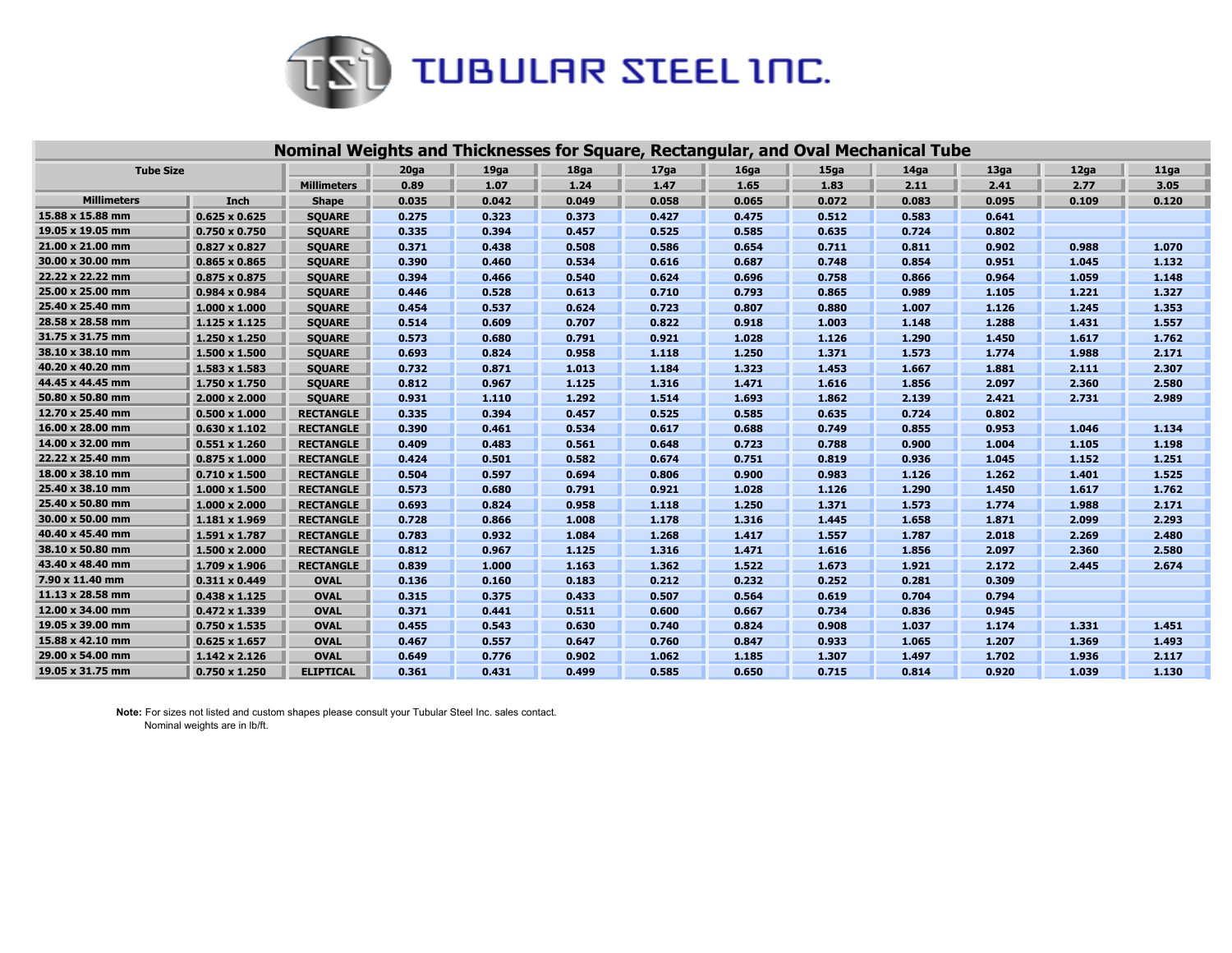| 27.00 mm | 1.063 | 0.310 | 0.385 | 0.459 | 0.532 | 0.624 | 0.694 | 0.764 | 0.870 |
|----------|-------|-------|-------|-------|-------|-------|-------|-------|-------|
| 28.00 mm | 1.102 | 0.322 | 0.400 | 0.476 | 0.552 | 0.648 | 0.721 | 0.794 | 0.905 |
| 28.57 mm | 1.125 | 0.329 | 0.408 | 0.487 | 0.564 | 0.662 | 0.737 | 0.811 | 0.925 |
| 30.00 mm | 1.181 | 0.345 | 0.429 | 0.512 | 0.594 | 0.697 | 0.776 | 0.854 | 0.975 |
| 31.00 mm | 1.220 | 0.357 | 0.444 | 0.529 | 0.614 | 0.721 | 0.803 | 0.885 | 1.010 |
| 31.75 mm | 1.250 | 0.366 | 0.455 | 0.543 | 0.630 | 0.740 | 0.824 | 0.908 | 1.037 |
| 34.00 mm | 1.339 | 0.393 | 0.488 | 0.583 | 0.676 | 0.795 | 0.886 | 0.976 | 1.116 |
| 34.92 mm | 1.375 | 0.404 | 0.502 | 0.599 | 0.695 | 0.817 | 0.911 | 1.004 | 1.148 |
| 38.10 mm | 1.500 | 0.441 | 0.549 | 0.655 | 0.761 | 0.895 | 0.998 | 1.100 | 1.259 |
| 40.00 mm | 1.575 | 0.464 | 0.577 | 0.689 | 0.800 | 0.942 | 1.050 | 1.158 | 1.325 |
| 42.70 mm | 1.681 | 0.495 | 0.616 | 0.737 | 0.856 | 1.007 | 1.124 | 1.240 | 1.419 |
| 44.45 mm | 1.750 | 0.516 | 0.642 | 0.768 | 0.892 | 1.050 | 1.172 | 1.293 | 1.481 |
| 45.00 mm | 1.772 | 0.523 | 0.651 | 0.778 | 0.903 | 1.064 | 1.187 | 1.310 | 1.500 |
| 46.00 mm | 1.811 | 0.534 | 0.665 | 0.795 | 0.924 | 1.088 | 1.214 | 1.340 | 1.535 |
| 48.26 mm | 1.900 | 0.561 | 0.699 | 0.835 | 0.971 | 1.143 | 1.276 | 1.408 | 1.614 |
| 50.80 mm | 2.000 | 0.591 | 0.736 | 0.880 | 1.023 | 1.205 | 1.346 | 1.485 | 1.703 |
| 57.15 mm | 2.250 | 0.666 | 0.830 | 0.992 | 1.154 | 1.360 | 1.520 | 1.678 | 1.925 |
| 60.50 mm | 2.382 | 0.705 | 0.879 | 1.052 | 1.223 | 1.442 | 1.612 | 1.780 | 2.042 |
| 63.50 mm | 2.500 | 0.741 | 0.923 | 1.105 | 1.285 | 1.516 | 1.694 | 1.871 | 2.147 |
| 69.85 mm | 2.750 | 0.816 | 1.017 | 1.217 | 1.416 | 1.671 | 1.868 | 2.063 | 2.369 |
| 75.00 mm | 2.953 | 0.876 | 1.093 | 1.308 | 1.523 | 1.797 | 2.009 | 2.220 | 2.549 |

Note: For sizes not listed please consult your Tubular Steel Inc. sales contact. Nominal weights are in lb/ft.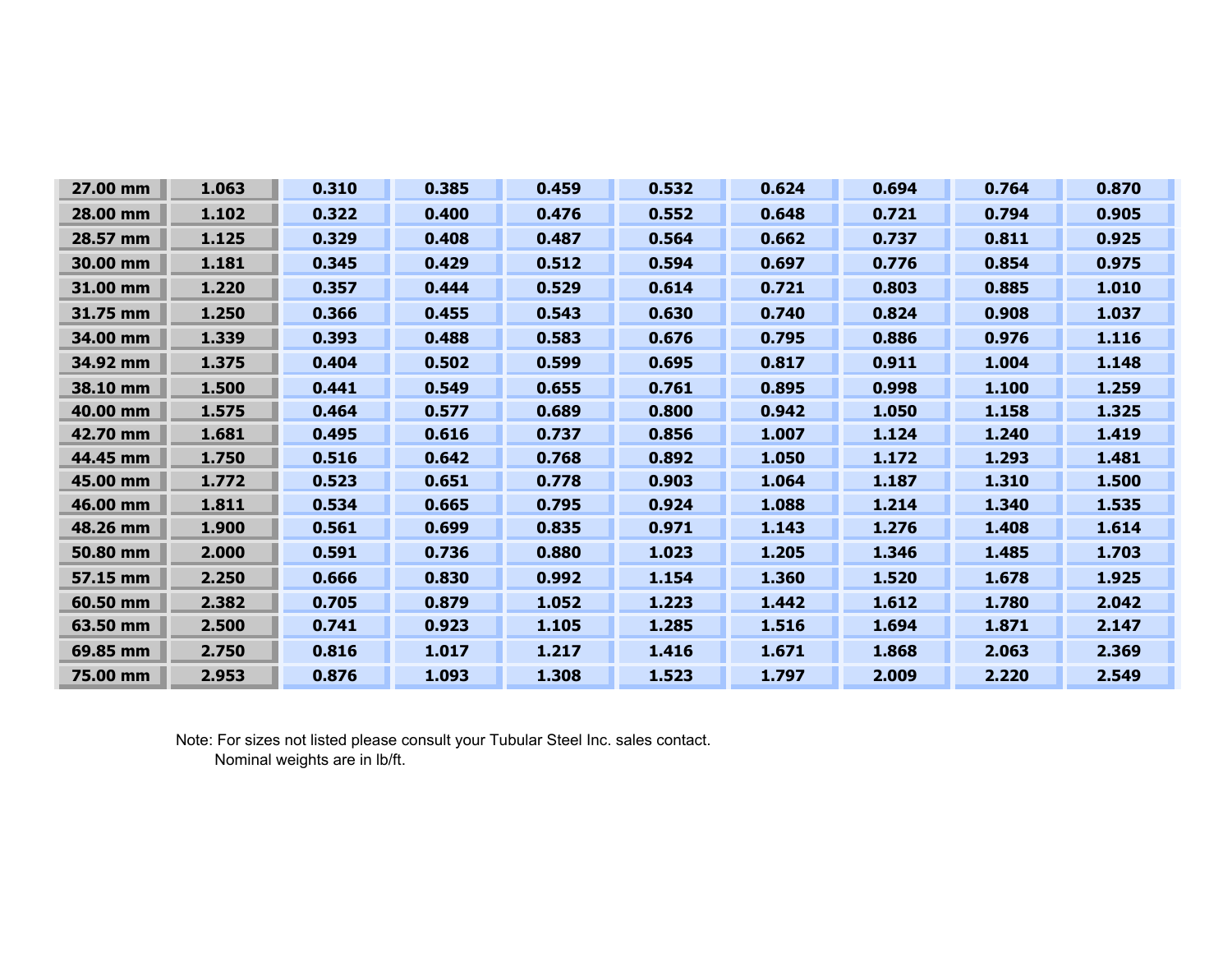| 13ga  | 12ga  | 11ga  |
|-------|-------|-------|
| 2.41  | 2.77  | 3.05  |
| 0.095 | 0.109 | 0.120 |
|       |       |       |
|       |       |       |
|       |       |       |
|       |       |       |
| 0.349 |       |       |
| 0.356 |       |       |
| 0.364 |       |       |
| 0.383 |       |       |
| 0.412 |       |       |
| 0.443 | 0.492 |       |
| 0.456 |       |       |
| 0.464 |       |       |
| 0.476 | 0.530 |       |
| 0.504 | 0.562 |       |
| 0.539 | 0.602 |       |
| 0.544 |       |       |
| 0.624 |       |       |
| 0.666 | 0.748 | 0.809 |
| 0.730 | 0.821 |       |
| 0.754 |       |       |
| 0.784 |       |       |
| 0.793 | 0.893 |       |
| 0.868 |       |       |
| 0.904 | 1.021 | 1.109 |
| 0.920 | 1.039 | 1.130 |
| 0.944 | 1.067 | 1.161 |